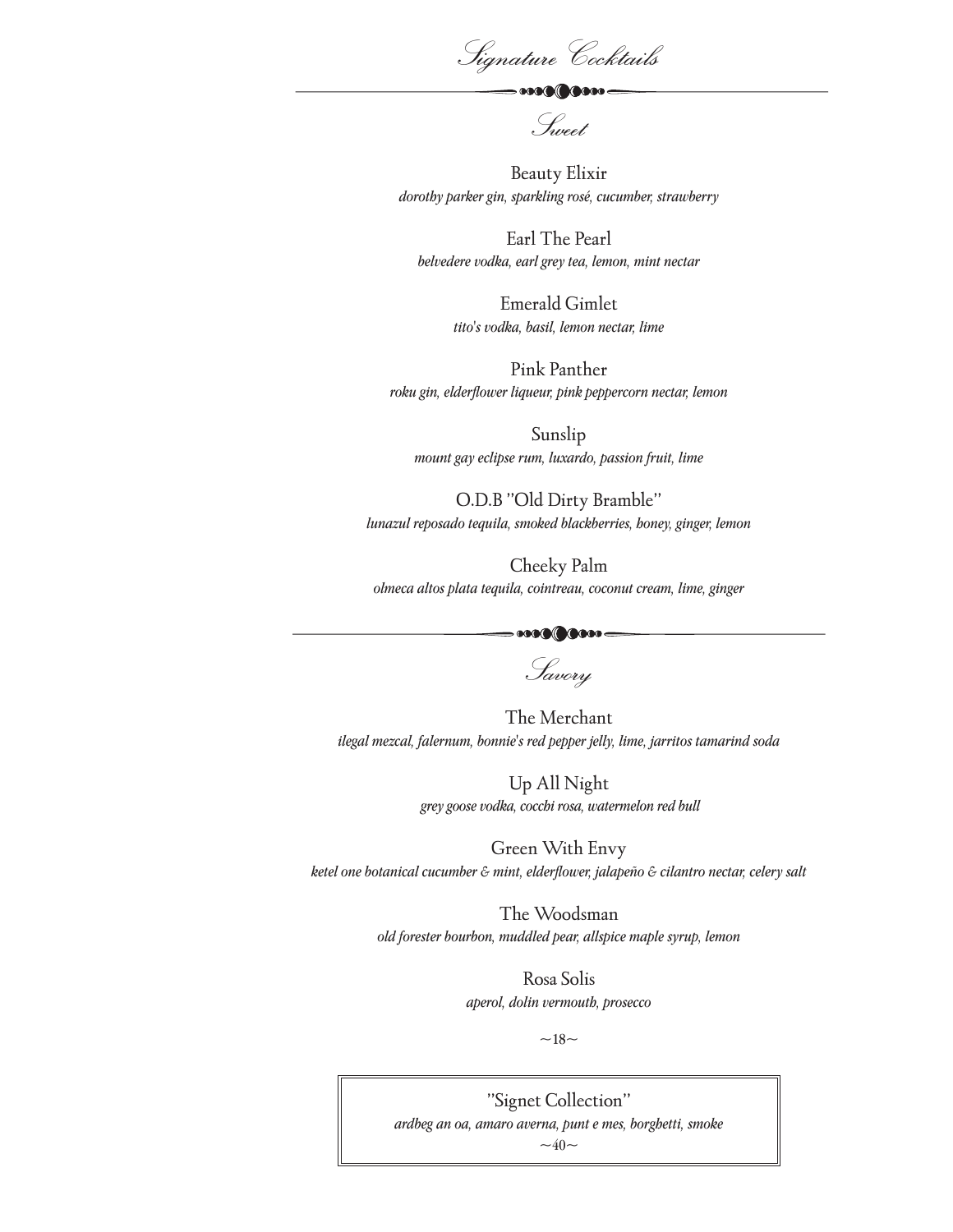Dessert Cocktails

Foolish Betty 15 *ume plum liqueur, butterfly pea flower amontillado, pineapple*

Campfire Martini 17 *wild turkey 101 bourbon, creme de cacao, drambuie, marshmallow fluff*

Pinky Swear 16 *milagro reposado tequila, strawberries, sweet cream, promises*

ZeroProof Cocktails

Garden Party 9 *seedlip garden, coconut cream, passionfruit, citrus*

Carnelian Sol 8 *strawberry, cilantro, lime, chili, ginger beer*

> Mint Lemonade 6 *lemon, mint, club soda*

 $\cdots$ 

Beer

*Amstel Light*

*Angry Orchard Rosé Cider*

*Brooklyn Lager*

*Goose Island IPA*

*Guinness*

*Heineken*

*Heineken 0.0*

*Pacifico*

*Red Stripe*

*Stella Artois*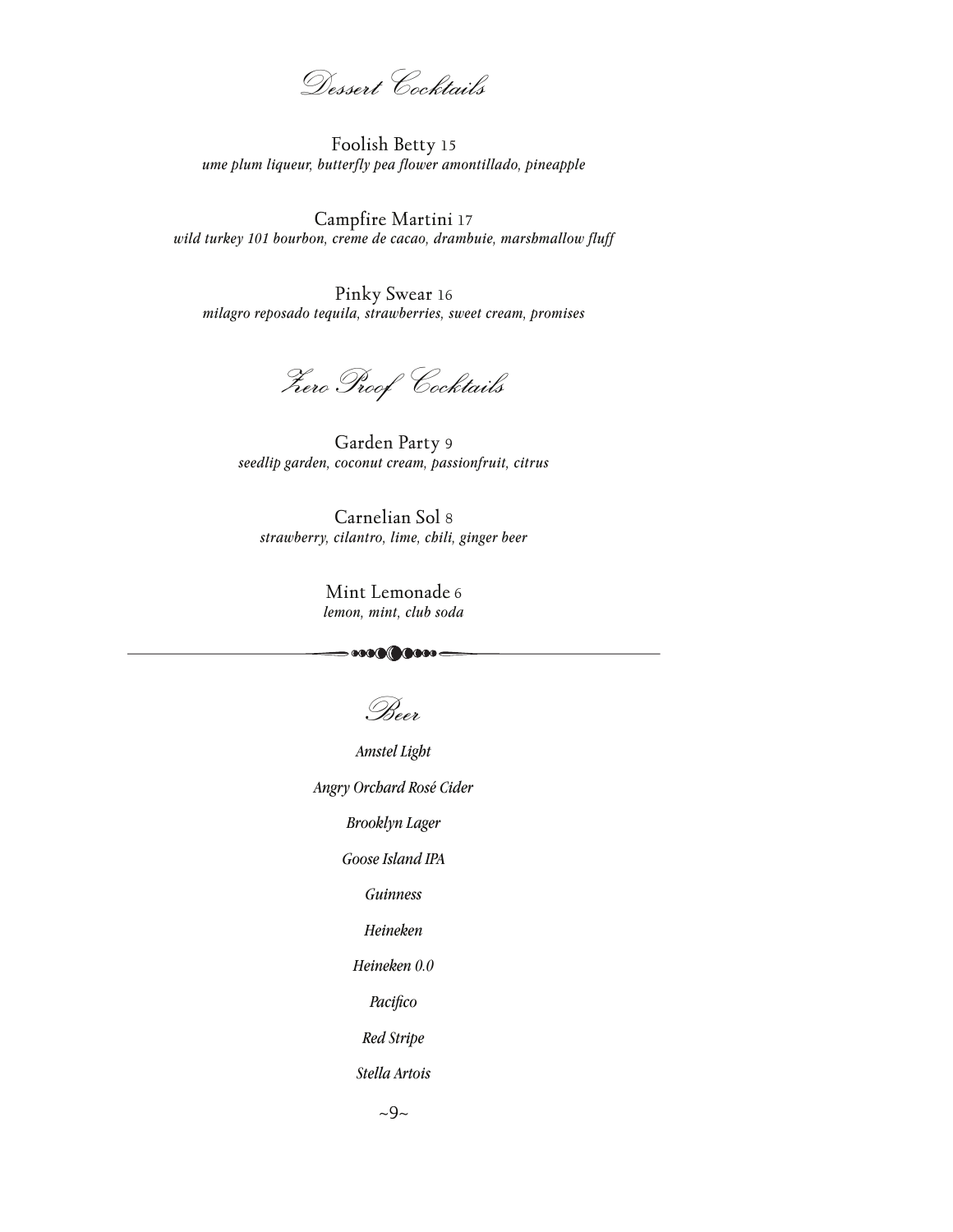Wines by the glass

— 000**00**000-

| Sparkling |                                                           |    |
|-----------|-----------------------------------------------------------|----|
|           | N.V. Prosecco, Riondo, Italy                              | 14 |
|           | N.V. Brut Classic, Chandon, California                    | 15 |
|           | N.V. Jaume Serra Cristalino, Cava Rosé                    | 16 |
|           | N.V. Brut Champagne "Yellow Label", Veuve Clicquot        | 25 |
| White     |                                                           |    |
|           | Riesling, Selbach, Mosel, Germany 2018                    | 14 |
|           | Pinot Grigio, Zuccolo, Friuli, Italy 2018                 | 16 |
|           | Chardonnay, Alto Limay, Patagonia, Argentina 2019         | 18 |
|           | Sauvignon Blanc, Prisma, Casablanca Vally, Chile 2021     | 18 |
| . Rosé    |                                                           |    |
|           | Fleur de Mer, Cote de Provence 2020                       | 14 |
|           | Bosman Family, '47 Varietal, Western Cape, S. Africa 2020 | 15 |
|           | Whispering Angel 'The Palm', Provence 2018                | 16 |
| . Red     |                                                           |    |
|           | Rioja, Vina Herminia, Spain, 2016                         | 15 |
|           | Pinot Noir, Bacchus "Ginger's Cuvée", California 2018     | 16 |
|           | Cabernet Sauvignon, Felino, Mendoza, Argentina 2018       | 18 |
|           | Barbera d'Asti, Fiulot, Italy 2019                        | 19 |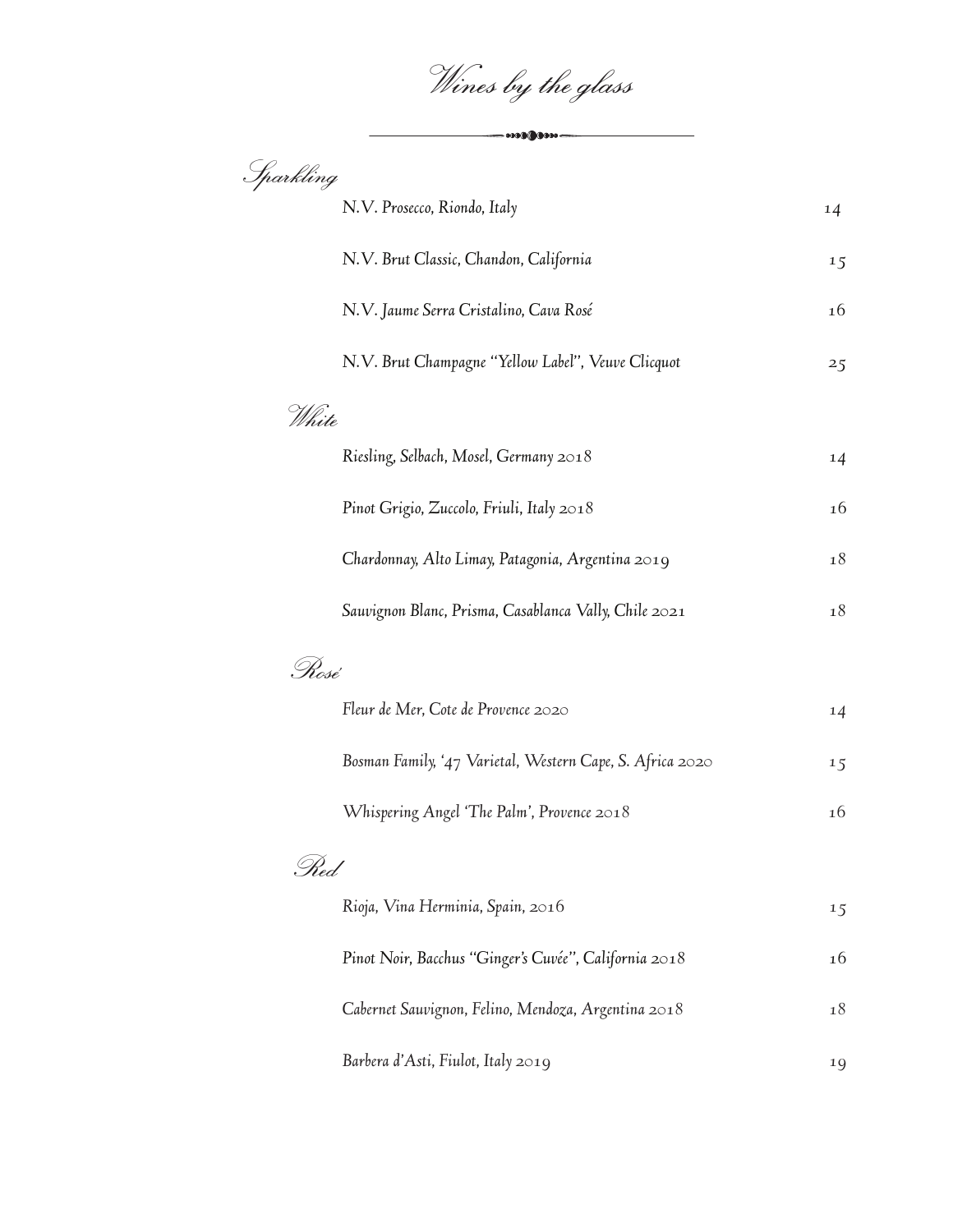

| Jewels on Toast                                                                                                      |  |
|----------------------------------------------------------------------------------------------------------------------|--|
| Avocado, Lemon & Espelette 14                                                                                        |  |
| Little French Dips* 21<br>slow-roasted prime sirloin, Gruyère cheese,<br>borseradish-garlic aioli, bouse-made au jus |  |
| Roasted Bone Marrow 22<br>rioja braised shallot marmalade                                                            |  |
| Butter Poached Lobster Sopes 23<br>black bean puree, crispy tortilla,<br>tequila-babanero salsa                      |  |

*Rather than offering individual starters and main courses, Beauty & Essex serves dishes that are designed for sharing and are brought to the table steadily and continuously throughout the meal.*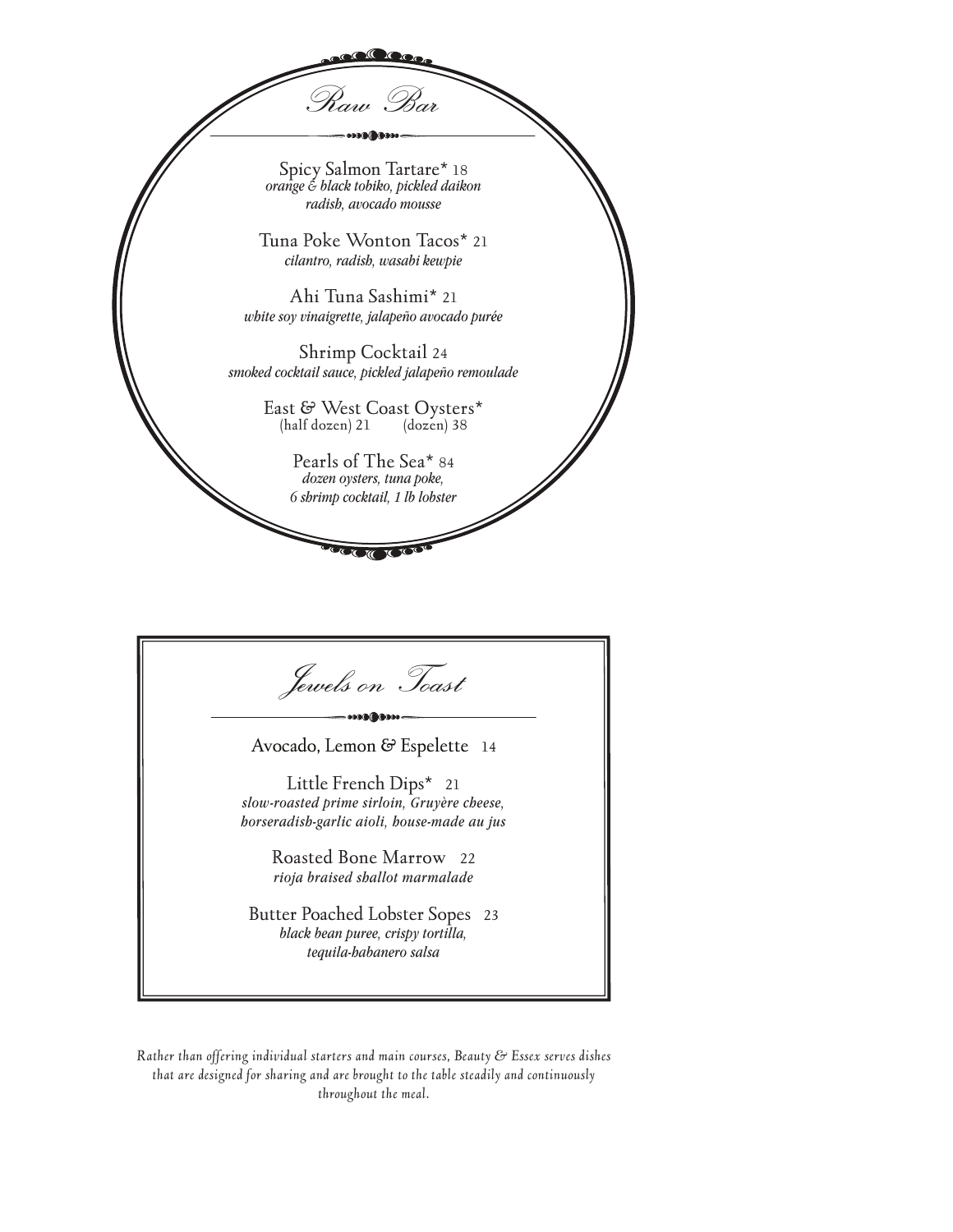Tortilla Soup Dumplings 17 *queso poblano, vegetable pozole broth* Grilled Cheese, Smoked 21 Bacon & Tomato Soup Dumplings Dumplings

Shareables

- \*\*\*\*\*\*\*\*\*

| The House Salad<br>market greens, pickled carrots,<br>crispy chickpeas, manchego cheese,<br>carrot-barissa vinaigrette | 15 |
|------------------------------------------------------------------------------------------------------------------------|----|
| Kale & Apple Salad<br>candied pecans, shaved goat cheese,<br>pancetta, apple cider vinaigrette                         | 16 |
| <b>Cauliflower Tacos</b><br>apple miso marinade, gochujang,<br>charred scallion salsa                                  | 18 |
| 'Chicken' Arepas<br>Daring plant-based chicken,<br>salsa verde, pickled jalapeño, cilantro                             | 21 |
| Korean Style Fish Tacos<br>chilean sea bass, chili crisp,<br>red cabbage gochujang slaw                                | 24 |
| Thai Style Deep Fried Shrimp<br>green papaya slaw                                                                      | 26 |

 *\* Consuming raw or undercooked meats, poultry, seafood, shellfish, or eggs may increase your risk of foodborne illness. Certain individuals with certain health conditions may be at higher risk if these foods are consumed raw or undercooked.*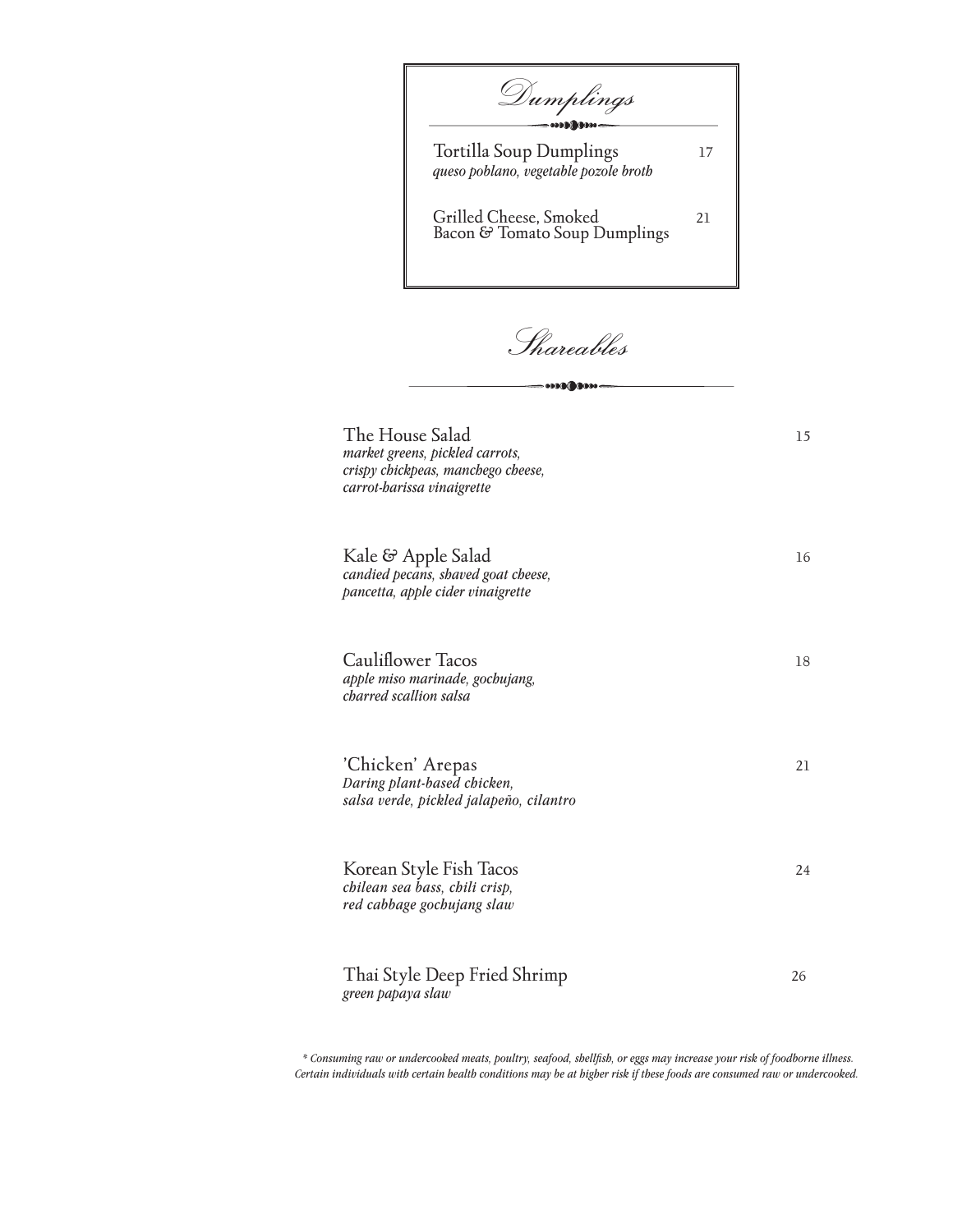For The Table

| Spaghettini*<br>zucchini, lemon, parsley pesto,<br>parmigiano, sunny-side up egg                        | 24 |
|---------------------------------------------------------------------------------------------------------|----|
| Mexican Sweet Corn Ravioli<br>roasted poblano creme, jalapeño,<br>cotija, cilantro                      | 25 |
| Oven Braised Chicken Meatballs<br>whipped ricotta, wild mushroom, truffle                               | 26 |
| Chile Spiced Dry Aged Burger*<br>cilantro aioli, aged cheddar cheese,<br>serrano ham & crispy bbq fries | 26 |
| Peruvian Chicken<br>carrots, zucchini, yellow squash,<br>sweet peas, jalapeño salsa verde               | 32 |
| Togarashi Spiced Tuna*<br>Thai red rice, shiitake mushroom, coconut milk                                | 33 |
| Grilled Atlantic Salmon*<br>sherry vinegar glaze, pearl couscous,<br>red chard, celery root puree       | 35 |
| Pan Seared Scallops*<br>jambalaya risotto, crispy pork belly,                                           | 36 |

Chef / Partner Chris Santos Executive Chef Sarah Nelson Chef de CuisineErubey Rivas

*piquillo pepper remoulade*

 *\* Consuming raw or undercooked meats, poultry, seafood, shellfish, or eggs may increase your risk of foodborne illness. Certain individuals with certain health conditions may be at higher risk if these foods are consumed raw or undercooked.*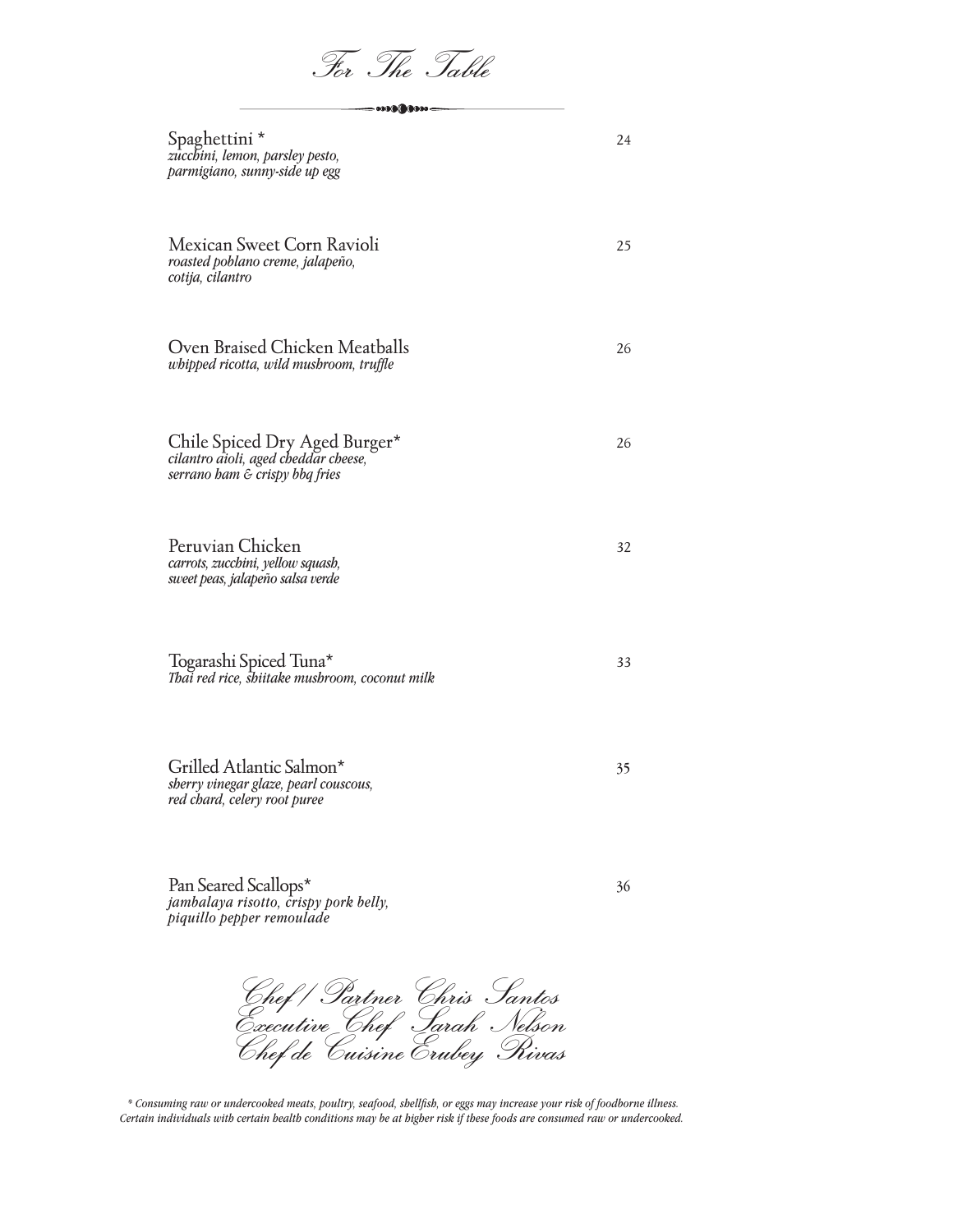

Accessories

**DO DO DO DO** 

Citrus Glazed String Beans *fresno peppers, grana padano*

> Broccolini *garlic, soy, chile*

Miso Glazed Crispy Eggplant

BBQ Fries

Crispy Vidalia Onion Rings *miso honey mustard and sambal ketchup*

 $\sim$ 14 $\sim$ 

Cacio e Pepe Mac & Cheese *sicilian bread crumbs* 19

 *\* Consuming raw or undercooked meats, poultry, seafood, shellfish, or eggs may increase your risk of foodborne illness. Certain individuals with certain health conditions may be at higher risk if these foods are consumed raw or undercooked.*